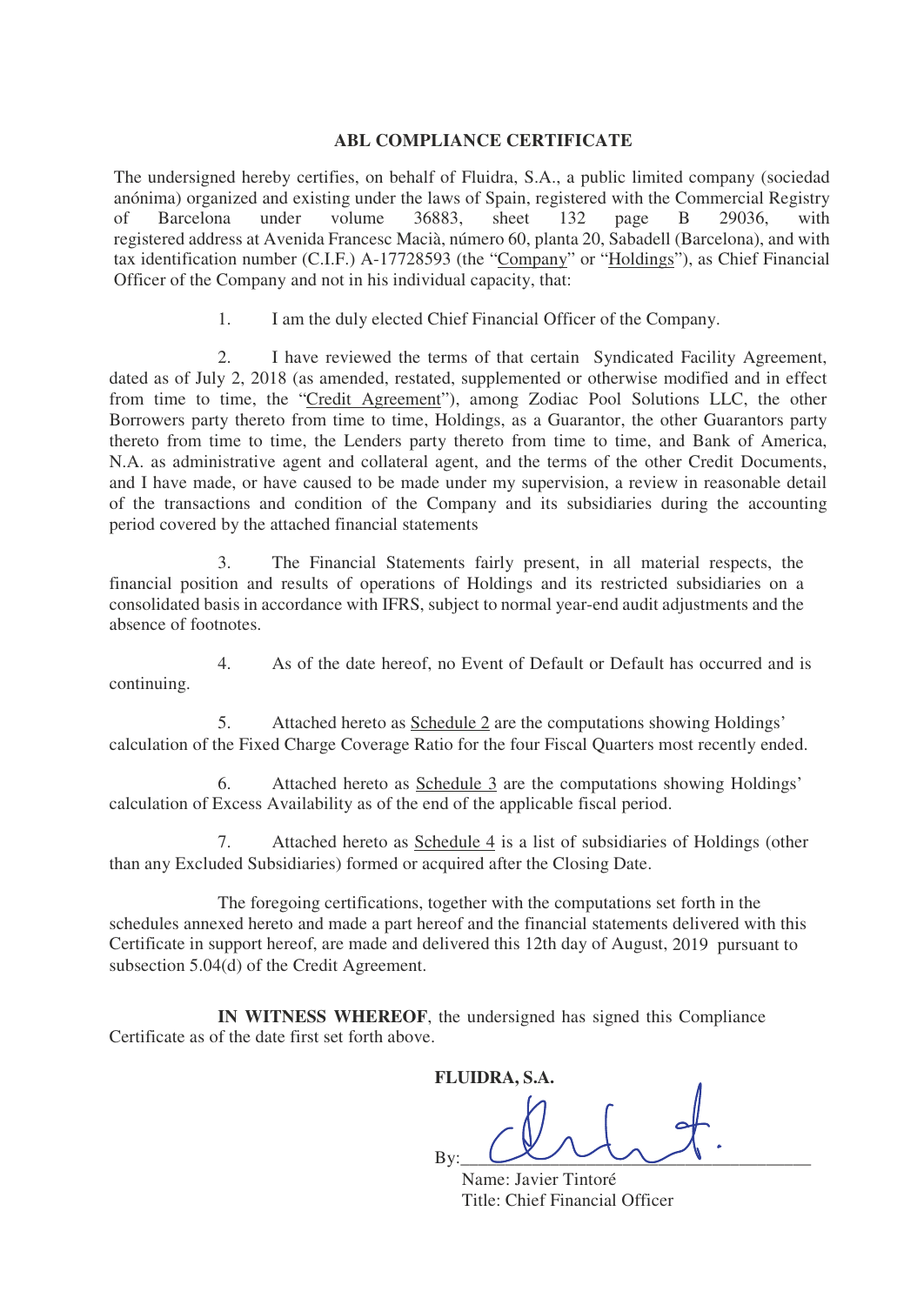## **SCHEDULE 1 FINANCIAL STATEMENTS**

Consolidated Balance Sheet; Income Statement; Cash Flow Statement without footnotes. The information has been limited reviewed by external auditors.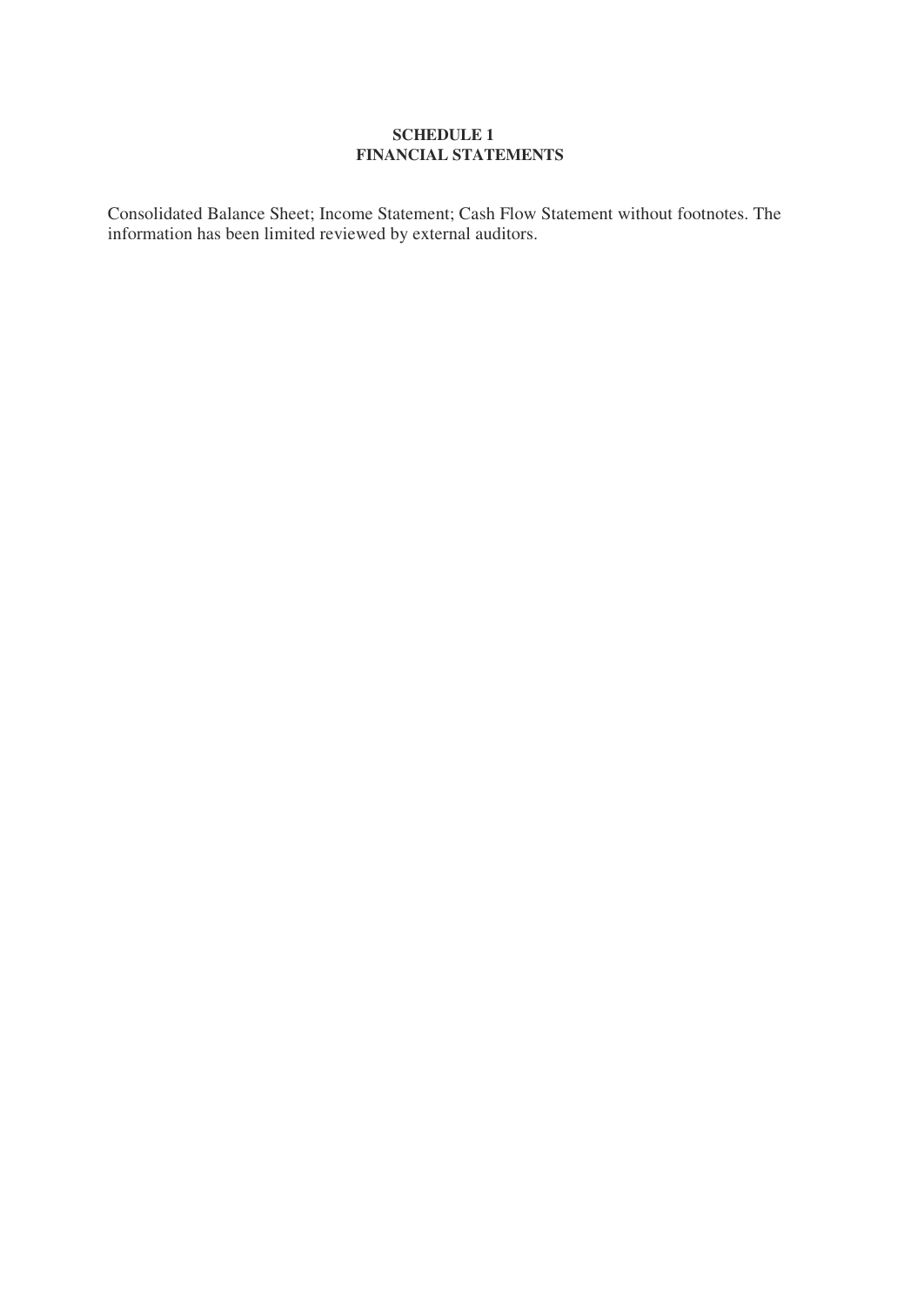#### **SCHEDULE 2 FIXED CHARGE COVERAGE RATIO CALCULATION**

| (1) | Consolidated Adjusted EBITDA $[(a)+(b)-(c)]$                                                                                                                                                                                                                                                                                                                                                                                                                                                                                                                                                                                                                                                                                                                                          | €237,7             |
|-----|---------------------------------------------------------------------------------------------------------------------------------------------------------------------------------------------------------------------------------------------------------------------------------------------------------------------------------------------------------------------------------------------------------------------------------------------------------------------------------------------------------------------------------------------------------------------------------------------------------------------------------------------------------------------------------------------------------------------------------------------------------------------------------------|--------------------|
|     | (a) Consolidated Net Income                                                                                                                                                                                                                                                                                                                                                                                                                                                                                                                                                                                                                                                                                                                                                           | € $(34,6)$         |
|     | (b) The sum, without duplication, of:                                                                                                                                                                                                                                                                                                                                                                                                                                                                                                                                                                                                                                                                                                                                                 |                    |
|     | (i) provision for Taxes based on income or profits or capital, including state,<br>franchise, excise and similar Taxes and foreign withholding Taxes of such<br>person paid or accrued, including any penalties and interest relating to any<br>Tax examinations                                                                                                                                                                                                                                                                                                                                                                                                                                                                                                                      | $\in$ 4,1          |
|     | (ii) consolidated interest expense for such period (including (1) net<br>unrealized losses on Hedge Agreements or other derivative instruments<br>entered into for the purpose of hedging interest rate risk and (2) expenses of<br>surety bonds in connection with financing activities)                                                                                                                                                                                                                                                                                                                                                                                                                                                                                             | € 48,2             |
|     | (iii) depreciation and amortization expense for such period                                                                                                                                                                                                                                                                                                                                                                                                                                                                                                                                                                                                                                                                                                                           | € 112,7            |
|     | (iv) extraordinary, non-recurring, unusual or exceptional losses, charges and<br>expenses                                                                                                                                                                                                                                                                                                                                                                                                                                                                                                                                                                                                                                                                                             | E31,5              |
|     | (v) losses, charges and expenses relating to the Transactions regardless of<br>when paid (including, without limitation, the write-off of deferred financing<br>fees capitalized on the balance sheet corresponding to the Existing<br>Indebtedness, any financial advisory fees, filing fees, accounting fees, legal<br>fees and other similar advisory and consulting fees and related out-of-pocket<br>expenses and other fees, discounts and commissions, including with regard<br>to arranging or syndication)                                                                                                                                                                                                                                                                   | € 21,9             |
|     | (vi) (i) expenses, costs and charges related to business optimization<br>(including consolidation initiatives), relocation or integration; (ii) expenses,<br>costs and charges during the applicable period related to: consolidation or<br>closing of distribution or manufacturing centers or other facilities or exiting<br>lines of business; acquisitions and mergers after the Closing Date (whether<br>or not consummated); initiatives aimed at profitability improvement; and<br>multi-year strategic initiatives; (iii) expenses, costs and charges related to<br>personnel relocation, restructuring, redundancy, severance, termination,<br>settlement or judgment; one-time compensation charges and (iv) the amount of<br>any signing, retention and completion bonuses | € 27,6             |
|     | (vii) losses, charges and expenses relating to asset dispositions or the sale or<br>other disposition of any Equity Interests of any person other than in the<br>ordinary course of business, as determined in good faith by an Authorized<br><b>Officer of Holdings</b>                                                                                                                                                                                                                                                                                                                                                                                                                                                                                                              | $\mathcal{E}(1,5)$ |
|     | (viii) losses, charges and expenses attributable to abandoned, closed,<br>disposed or discontinued operations and losses, charges and expenses<br>related to the disposal of disposed, abandoned, closed or discontinued<br>operations                                                                                                                                                                                                                                                                                                                                                                                                                                                                                                                                                | € $(0,5)$          |

(ix) losses, charges and expenses attributable to the early extinguishment or  $\epsilon$  1,2 conversion of Indebtedness, Hedge Agreements or other derivative

operations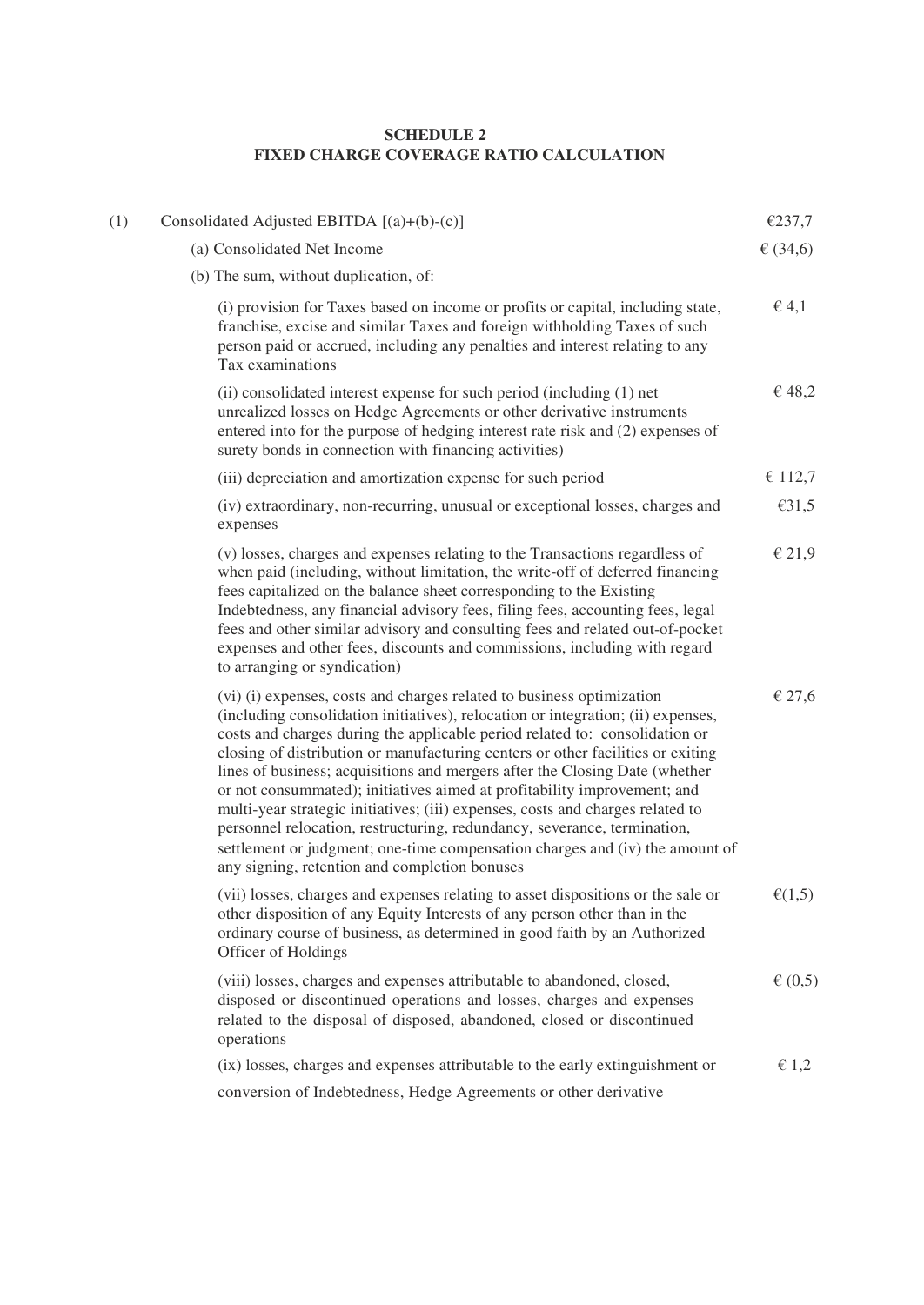instruments (including deferred financing expenses written off and premiums paid)

(x) the amount of any minority interest expense deducted from subsidiary  $\epsilon$  3,4 income attributable to minority equity interests of third parties in any nonwholly-owned subsidiary

(xi) the amount of management, monitoring, consulting and advisory fees (including termination fees) and related indemnities, charges and expenses paid or accrued to or on behalf of any Parent Entity or any of the Permitted Holders

(xii) losses, charges and expenses related to internal software development that are expensed but could have been capitalized under alternative accounting policies in accordance with IFRS

(xiii) the amount of cost savings and synergies projected by Holdings in  $\epsilon$  7,0 good faith to be realized as a result of specified actions that have been taken or are expected to be taken (which cost savings or synergies shall be subject only to certification by an Authorized Officer of Holdings and shall be calculated on a Pro Forma Basis as though such cost savings or synergies had been realized on the first day of the relevant period), net of the amount of actual benefits realized during such period from such actions; provided that (A) such cost savings or synergies are reasonably identifiable and factually supportable, and (B) such actions have been taken or are expected to be taken within twenty-four (24) months after the date of determination to take such action

(xiv) losses, charges and expenses related to payments made to option  $\epsilon$  17,2 holders of Holdings or any Parent Entity in connection with, or as a result of, any distribution being made to holders of Equity Interests of such person or any of its Parent Entities, which payments are being made to compensate such option holders as though they were holders of Equity Interests at the time of, and entitled to share in, such distribution

(xv) business interruption insurance in an amount representing the earnings for the applicable period that such proceeds are intended to replace (whether or not received, so long as Holdings or any Restricted Subsidiary receive the same within the next four fiscal quarters (it being understood that to the extent not actually received within such four fiscal quarter period, such proceeds shall be deducted in calculating Consolidated Adjusted EBITDA for the next four fiscal period

(xvi) cash receipts (or any netting arrangements resulting in reduced cash expenditures) not included in Consolidated Adjusted EBITDA or Consolidated Net Income in any period to the extent non-cash gains relating to such cash receipts or netting arrangement were deducted in the calculation of Consolidated Adjusted EBITDA pursuant to item (c) below for any prior period and not added back

(xvii) any other non-cash losses, charges and expenses, including any write

offs or write downs, reducing Consolidated Net Income for such period  $\epsilon$  (0,5)

(c) The sum, without duplication, of: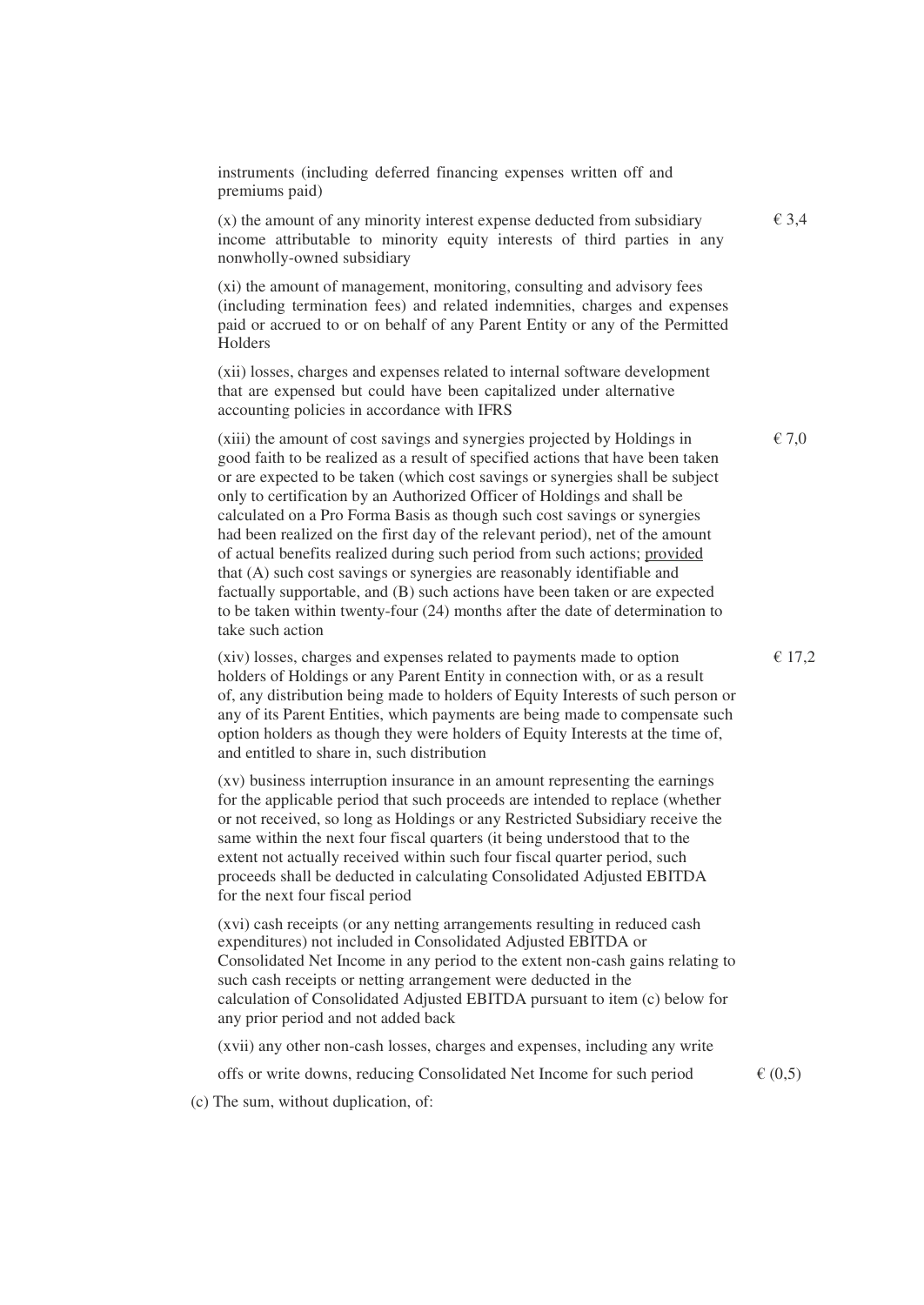|     | <b>Fixed Charge Coverage Ratio</b> $[(1) - (2) - (3)) / (4)]:$                                                                                                                                                                                                                                                               | 2.76:1.0 |
|-----|------------------------------------------------------------------------------------------------------------------------------------------------------------------------------------------------------------------------------------------------------------------------------------------------------------------------------|----------|
|     | (c) all scheduled principal amortization payments that were paid or payable in cash<br>during such period with respect to Indebtedness for borrowed money of Holdings<br>and its Restricted Subsidiaries (except at the final maturity thereof), but excluding<br>payments with respect to intercompany Indebtedness         | € 12,0   |
|     | (b) all cash dividend payments (excluding items eliminated in consolidation) on<br>any series of preferred stock or Disqualified Stock                                                                                                                                                                                       | € 3,7    |
|     | (a) Consolidated Interest Expense for such period                                                                                                                                                                                                                                                                            | € 48,2   |
| (4) | Fixed Charges $[(a)+(b)+(c)]$                                                                                                                                                                                                                                                                                                |          |
| (3) | Cash payments in respect of income tax                                                                                                                                                                                                                                                                                       | € 11,9   |
| (2) | <b>Consolidated Capital Expenditures</b>                                                                                                                                                                                                                                                                                     | € 49,0   |
|     | (v) non-cash gains increasing Consolidated Net Income for such period,<br>excluding any non-cash gains that represent the reversal of any accrual of,<br>or cash reserve for, anticipated cash charges that were deducted (and not<br>added back) in the calculation of Consolidated Adjusted EBITDA for any<br>prior period |          |
|     | added to Consolidated Adjusted EBITDA pursuant to item (b) above                                                                                                                                                                                                                                                             |          |
|     | period<br>(iv) cash payments during such period on account of accruals on or reserves                                                                                                                                                                                                                                        |          |
|     | (iii) non-cash gains relating to cash receipts or netting arrangement in a<br>prior period to the extent such cash receipts or netting arrangement were<br>included in the calculation of Consolidated Adjusted EBITDA in such prior                                                                                         |          |
|     | (ii) gains relating to asset dispositions constituting Specified Transactions<br>other than in the ordinary course of business                                                                                                                                                                                               |          |
|     | (i) net unrealized gains on Hedge Agreements                                                                                                                                                                                                                                                                                 |          |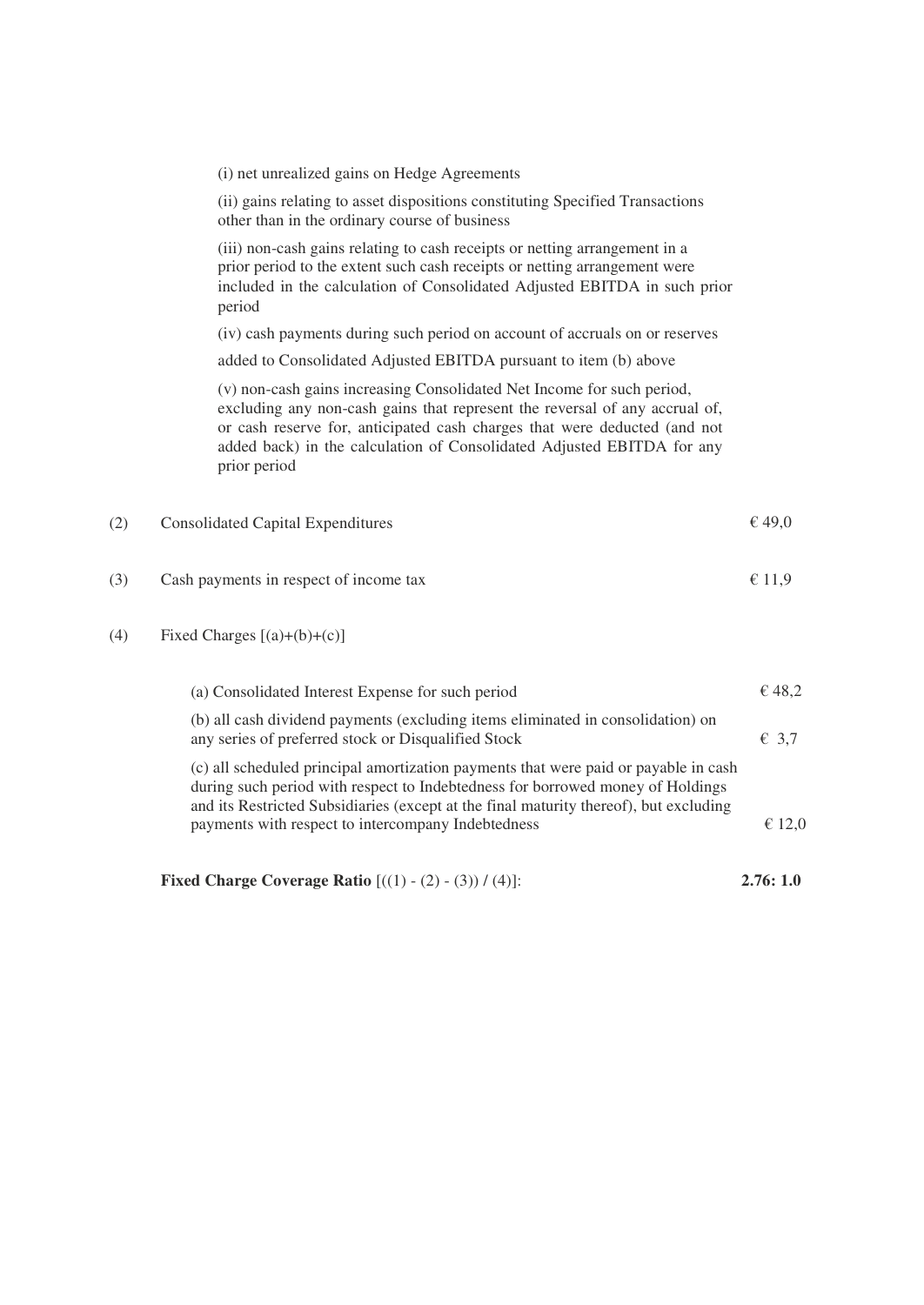#### **SCHEDULE 3 EXCESS AVAILABILITY CALCULATION**

| (1) | Line Cap [the lesser of (a) and $(b)$ ]<br>(a) Global Borrowing Base<br>(b) Total Revolving Facility Commitments | 98,7<br>€<br>€ 98,7<br>€ 202,1 |
|-----|------------------------------------------------------------------------------------------------------------------|--------------------------------|
|     | minus                                                                                                            |                                |
| (2) | <b>Total Revolving Facility Exposure</b>                                                                         | € 15,0                         |
|     | <b>Excess Availability</b> $[(1)-(2),$ if $(1)>(2)$ ; 0 otherwise]:                                              | 83,7<br>€                      |